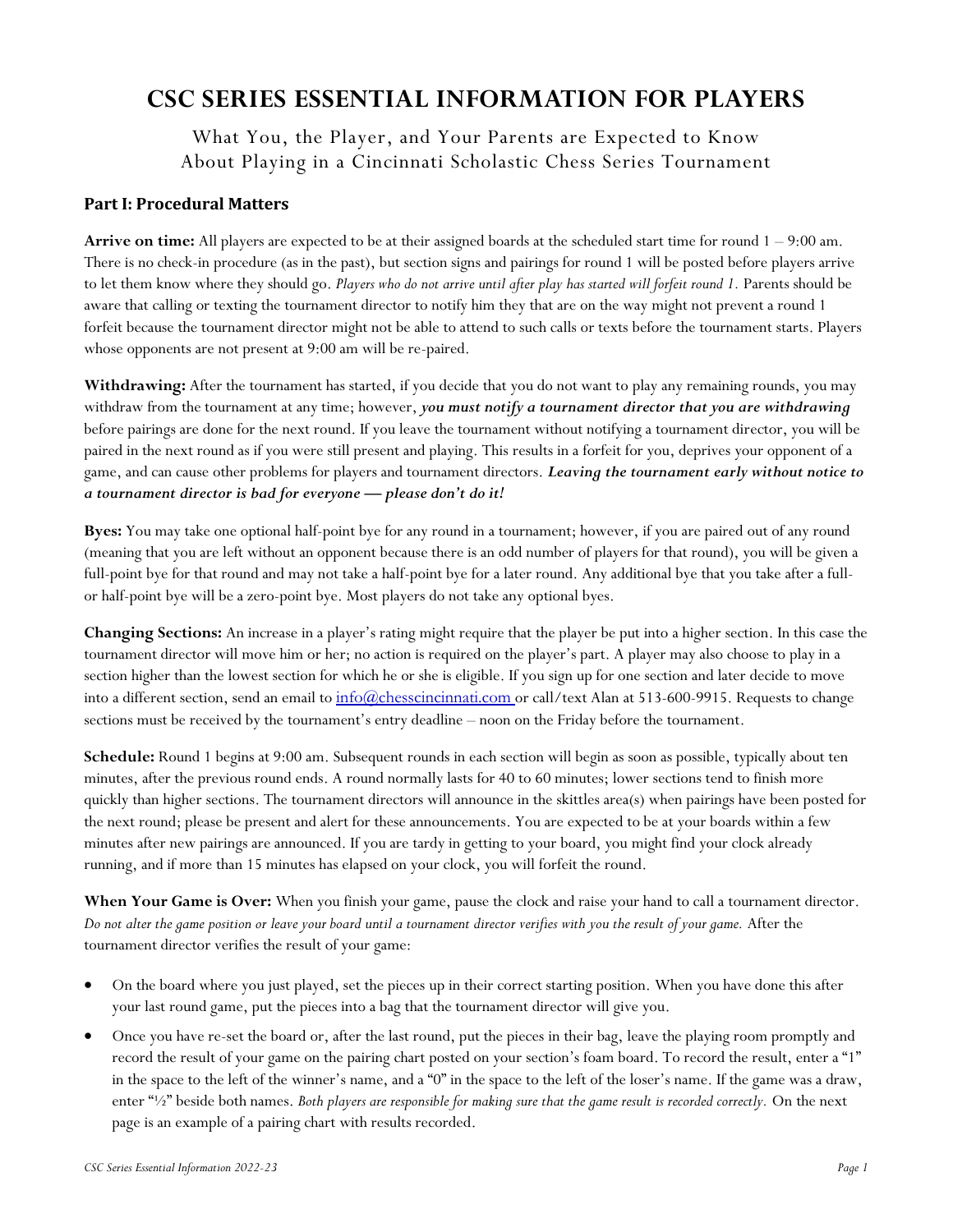| [Tournament Name] – [Section Name] Pairings for Round 1 |     |                        |     |                        |  |
|---------------------------------------------------------|-----|------------------------|-----|------------------------|--|
| Bd                                                      | Res | White                  | Res | <b>Black</b>           |  |
|                                                         |     | Michael Monster<br>925 |     | John Champion<br>1025  |  |
|                                                         | 1/2 | Ross Knight<br>1000    | 1/2 | Benjamin Bishop<br>900 |  |
|                                                         |     | Wannabe Queen<br>875   |     | Carlyle Castle         |  |

• Stay out of the tournament room until it is time for the next round to start. (*Exception:* If you are playing in the *Championship section*, you may watch other games in your section after your own game is concluded provided that you conduct yourself properly in accordance with tournament rules and etiquette).

**Beginning Rating:** Your beginning rating is your rating as of the start of any tournament. It determines what section(s) you are eligible to play in and is one factor that determines whom you are paired against. Your beginning rating will not change over the course of one tournament but will almost always change from one tournament to the next. If your rating increases, it might cause you to be moved into a higher section. If your rating decreases, you might be eligible to move into a lower section. For more information about ratings, see the *CSC Series Handbook*.

- In *rated sections* your beginning rating will be your current *official rating* unless you are officially unrated, in which case your *most recent rating*, if you have one, will be used. *Official ratings* are updated only on the first day of each month; your *most recent rating* will be updated every time a tournament you play in is submitted for rating. Accordingly, your *official rating* and your *most recent rating* will often be different. If you have neither an *official* nor a *most recent* rating, you will play as an unrated player and will earn a rating from the tournament. For more information about *official* and *most recent* ratings, see the *CSC Series Handbook*.
- In the *non-rated section* your beginning rating in your first tournament will be your grade times 100 (90 for kindergartners). For subsequent tournaments, your beginning rating will be your final rating calculated by our tournament software at the end of the last Series tournament you played in. *This is not an official rating*; it is used only to facilitate pairings in our tournaments. You will continue to be officially unrated until you play in a rated section. As long as you are officially unrated, you may play in the K-6 Non-Rated section.

**Equipment:** Pieces, boards, clocks, and scoresheets will be provided by Cincinnati Scholastic Chess. Players may use their own scoresheets, including approved electronic scoresheets, or scorebooks if they prefer. Pens and pencils will also be available for players who need them.

**Tiebreaks:** When two or more players are tied by score, the order of finish among them will be determined by application of the standard US Chess Federation tiebreak systems. These are, in order of application: (1) Modified Median, (2) Solkoff, (3) Cumulative, and (4) Cumulative of Opposition. For details about these tiebreak systems, see the *CSC Series Handbook*.

## **Part II: Rules of Tournament Chess**

Tournament chess has many rules in addition to the rules of the game itself. Explained below are some of these tournament rules that players encounter most often. Everyone playing in the tournament is subject to these rules.

## *1. Sportsmanship*

The rules require, and we expect, all players to behave in a courteous and sportsmanlike manner at all times and **never interfere in any way with anyone else's game**. Following are examples of courteous and sportsmanlike behavior:

• Except when health concerns and common sense dictate otherwise, shake hands with your opponent before and after your game.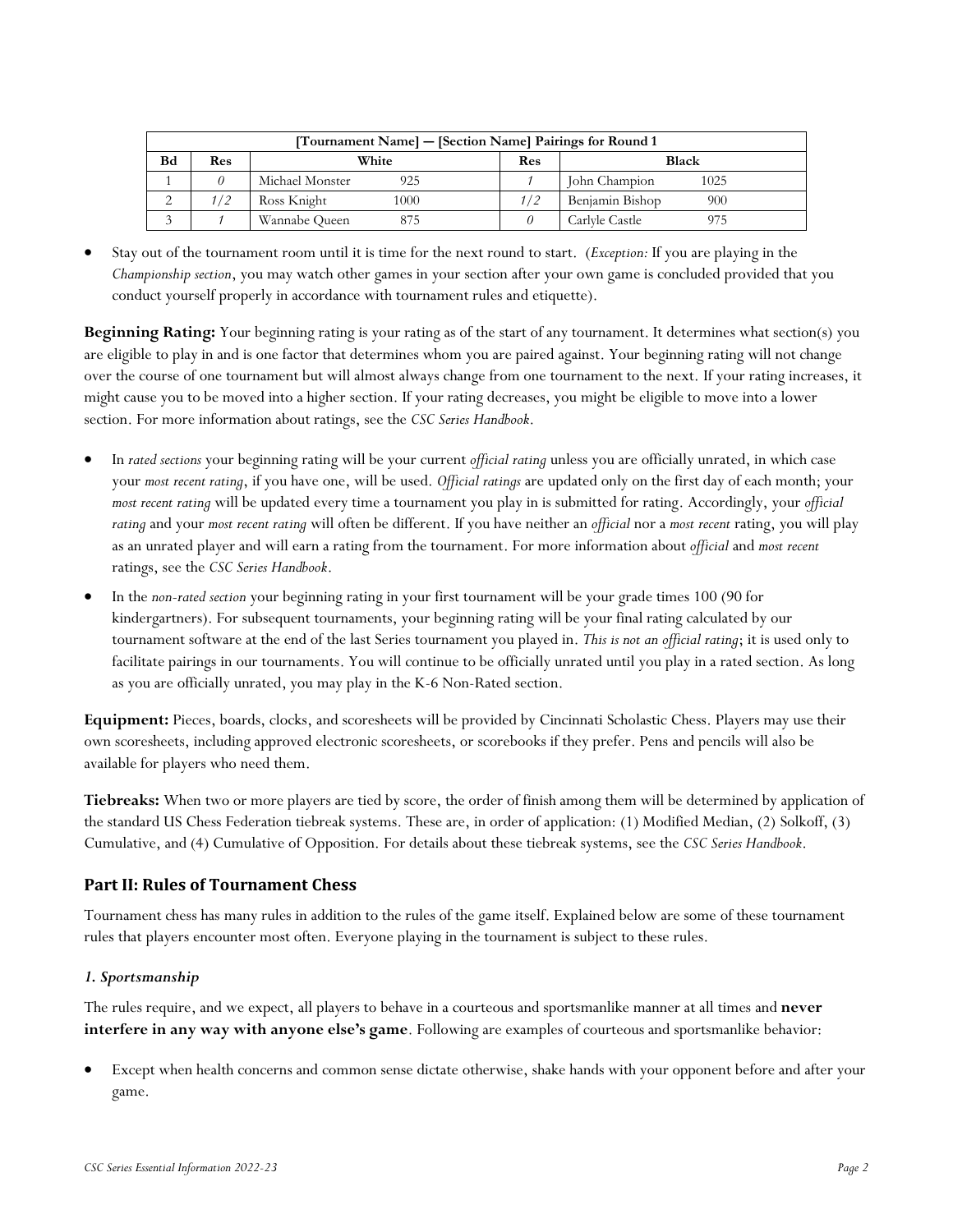- While your game is in progress, do not talk with anyone unless it is *necessary* to say something to your opponent or a tournament director about your game.
- When your game is over, do not talk in the playing room except to the tournament director as necessary.
- Avoid behavior that might distract other players, including loud talk and noisy activity near where games are being played, whether you are inside or outside the tournament room.
- **Do not kibitz ever!** To kibitz means basically to butt in. It is unsporting and against the rules to meddle in any way with someone else's game. Meddling includes commenting on the game and doing anything that distracts the players. Never comment to anyone, except to a tournament director when he asks you to do so, about a game that is in progress. Commenting includes not only audible verbal remarks but also gestures or facial expressions that could be construed as comments, whether directed to anyone in particular or not.

### *2. Clock-Related Rules*

You must use a clock regardless of what section you are playing in. You do not have the option, either individually or jointly with your opponent, to choose not to use a clock when a clock is available for you to use. After making a move, push the clock button on your side of the clock to stop your clock and start your opponent's clock. This action is called "pressing the clock." Do this at every move for the entire game.

- Know how to pause the clock; if you don't know, ask another player or the tournament director. When a clock is paused, its operation is suspended so that neither player's clock is running. Most clocks have an obvious pause button or switch.
- Know why to pause the clock. It is permitted to pause the clock when you have any question, claim or issue that needs the attention of the tournament director. You may not pause the clock for any other reason. For example, you may not pause the clock when you go to the restroom or when you consult your opponent's scoresheet to correct your own. (In fact, you may not consult your opponent's scoresheet unless your own clock is running.)
- On each move press the clock with whichever hand you used to move your piece. You may not move your piece with one hand and then press the clock with the other hand.
- Until your opponent presses his or her clock, it is not your move, so *do not make your move while your opponent's clock is running*. If it is obvious that your opponent has forgotten to press the clock, it is sporting to call attention to this, but you are not required to do so.
- After pressing the clock to complete a move, remove your hand entirely from the clock until pressing it again to complete the next move. You may not keep your hand on or in contact with the clock in between moves.

#### *Rules relating to the expiration of time:*

- If your opponent's time expires, you may claim a win (or draw) on time *if you have any time remaining on your own clock*. To make such a claim, pause the clock as soon as you notice that your opponent's time has expired — this will prove that you still have time remaining — and then raise your hand to get a tournament director's attention. When a player's time expires, it is said that his "flag fell"; the expiration of a player's time is called "flagfall."
- When making a claim as described above, you will be declared the winner only if you have mating material, which means that with the pieces you have remaining on the board it is possible to checkmate your opponent. If you do not have mating material, the game will be scored as a draw. You do not have mating material if you have only a king, a king and a bishop, a king and a knight, or a king and two knights, and you cannot force a checkmate.
- Only the two players who are playing a game and, in some circumstances, a tournament director may call flagfall in that game. For any other person to call attention to flagfall in any game in which he or she is not a player is unsportsmanlike interference in the game and a violation of USCF rules, for which the penalty can be expulsion from the tournament and forfeiture of all games played, at the sole discretion of the chief tournament director.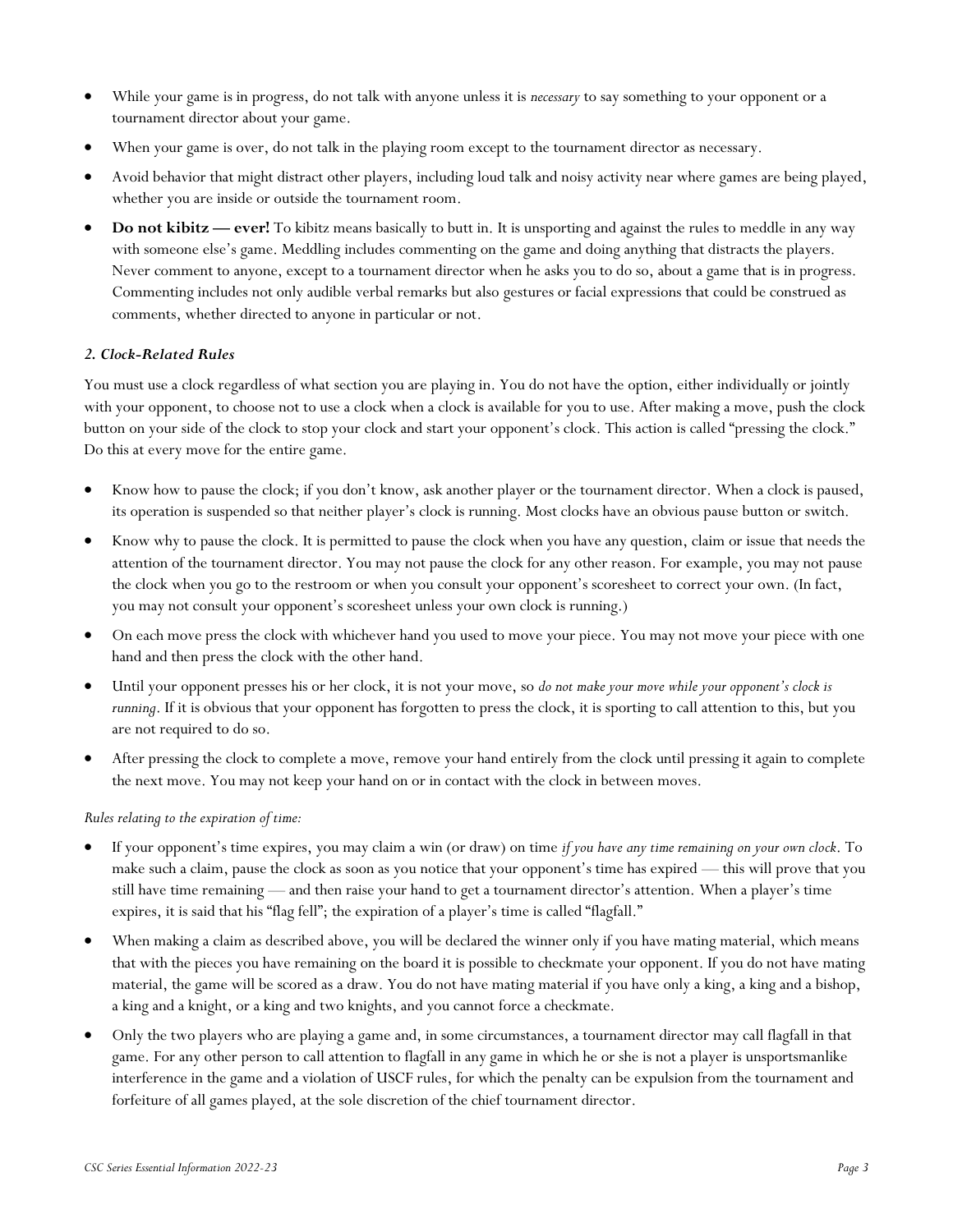- If time expires for both you and your opponent without a claim of flagfall being made by either player, the game is a draw, regardless of the position on the board, unless the last move played was checkmate.
- A player's flag is considered fallen only when either the player or the opponent points this out. A checkmate or stalemate played on the board before flagfall is *called* determines the result of the game (as a win or draw respectively), even if the flag of the player who played the checkmate or stalemate had fallen before the move was made.

### *3. Touch-Move*

The touch-move rule is in effect for all tournament games. You do not have the option, either individually or jointly with your opponent, to choose not to abide by the touch-move rule. A player may neither "take back" a move nor permit his or her opponent to do so, unless the move in question was illegal. In simple terms, the touch-move rules states:

- If you intentionally touch one of your own pieces, you must move that piece if you legally can.
- If you intentionally touch one of your opponent's pieces, you must capture that piece if you legally can.
- If you legally move one of your pieces to a square and release it (that is, let go of it so that physical contact between your hand and the piece is broken), it must remain on that square whether or not that is the square to which you intended to move it.
- If you move a piece that you cannot legally move, you must put that piece back on the square where it was before you moved it and make a legal move.

The touch-move rule does not apply to any piece touched accidentally or to any piece not on the board. The touch-move rule also does not apply to adjusting a piece as long as a player adjusts the piece in the proper manner (that is, by saying "adjust" audibly before touching the piece).

#### *4. Taking Notation*

"Taking notation" means recording the moves of a game, move by move, as it is played. You must record not only your own moves but also your opponent's moves. The form (or paper) on which moves are recorded is called a *scoresheet*. If you do not know how to take notation, read the instructions provided in Part III of this document.

If you play in the Championship, U1100, U900 or U700 section, you *are required* to take notation. **Exception:** *Both* players are excused from the requirement to take notation when *either* player has less than five minutes of time remaining. If you play in the U500, U300 or K-6 Non-Rated section, you *are not required* to take notation.

If you are required to take notation but do not do so, or stop doing so (except as allowed above), you are subject to a penalty, which is usually a reduction of the time on your clock. However, players should not conclude that this penalty makes taking notation optional, as if they have the choice of taking a time reduction in exchange for being excused from this requirement. A player who is required to take notation and repeatedly refuses to do so becomes subject to more severe penalties, including the forfeit of a game and expulsion from the tournament, at the tournament director's discretion. Also, notation requires that the actual move played be recorded. It is not sufficient merely to record an "x" or checkmark or similar mark to signify that a move was played.

If you are not required to take notation and choose not to do so, you forfeit the right to make certain claims such as a draw by repetition of position (unless a forced perpetual check can be demonstrated), a draw based on the 50-move rule, and a claim of an illegal move when several moves have been played after the alleged illegal move.

During the course of a game your opponent might want to consult your scoresheet, or you might want to consult your opponent's scoresheet, to correct moves or fill in missing moves. Doing so is allowed by the rules, and it is unsportsmanlike to refuse to allow your opponent to look at your scoresheet for this purpose, or for your opponent to refuse you the same courtesy. However, you may use your opponent's scoresheet to make corrections to your own scoresheet only when your clock is running. If any issue arises relating to notation, pause the clock and request the assistance of the tournament director.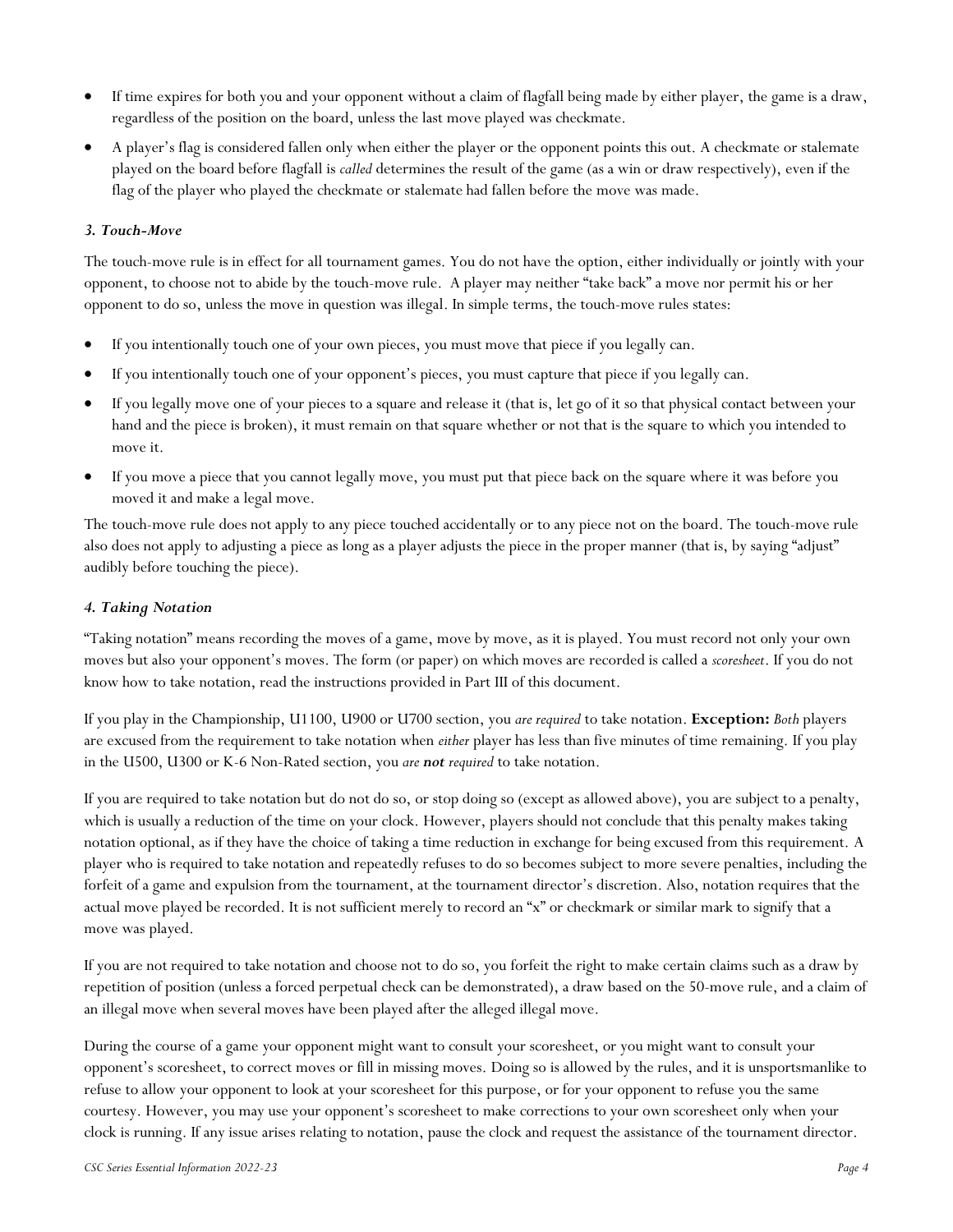#### *5. Player Claims*

In certain situations, such as when your opponent's time expires or you think that your opponent has violated a rule, you can make a claim to the tournament director for the imposition of a penalty or the determination of the game's result. Examples are:

- Claiming a win on time when your opponent's time has expired
- Claiming that your opponent made a move in violation of the touch-move rule
- Claiming that your opponent made an illegal move, such as failing to get out of check or castling illegally
- Claiming a draw on the basis of repetition of position or the 50-move rule
- Claiming any activity that is against the rules, such as leaving a hand on the clock in between moves, engaging in any distracting or unsportsmanlike behavior, or using an electronic scoresheet in an unpermitted manner

The correct way to make a claim is to pause the clock, raise your hand to get the tournament director's attention, and explain the situation to the tournament director when he arrives at your board. The tournament director will then investigate the claim and decide whether to uphold or deny it. **If you are uncertain whether you can make a claim, or simply have a question, bring the matter to the tournament director's attention immediately when the situation arises in the game!** Do not wait until the game is over to raise the issue because then it is too late to investigate or correct it.

Only the two players who are playing a game and, in some circumstances, a tournament director may make a claim relating to that game. No other person may make any claim on behalf of a player or indicate in any way that such a claim is possible. Any person who does so is subject to penalties at the discretion of the tournament director, which may include forfeiture of games and ejection from the tournament.

The usual penalty when a player violates a rule is to increase the opponent's remaining time by two minutes; however, the tournament director in many cases has the authority to impose a different (harsher or lesser) penalty, or no penalty, at his discretion.

#### *6. Announcing Check*

You are not required to say "check" when you put your opponent in check, and most experienced players do not. Every player is always responsible for recognizing when he or she is in check.

If your opponent fails to recognize check and makes a move that does not get him or her out of check, you have the right to claim an illegal move. You may choose to make a claim or not. If you choose to make a claim, call a tournament director as explained under *5. Player Claims* above. If you choose not to make a claim, you should, without making a move, immediately restart your opponent's clock and point out the check. Whether or not you make a claim, your opponent must "take back" the illegal move and make a legal move, subject to the touch-move rule.

When both you and your opponent fail to recognize a check, any later moves played stand until one player or the other recognizes the check, in which case you should pause the clock and bring the matter to the attention of a tournament director.

## *7. Rules for Draws*

There are several ways for a game to end in a draw:

- *Stalemate:* You are stalemated when (1) it is your move, (2) you are not in check, and (3) you have no legal move. This does not mean that you have no legal move for your *king*; it means that you have no legal move for *any piece* that you still have on the board.
- *Mutual Agreement:* You and your opponent may agree to end the game as a draw. To do this, one of you offers a draw and the other accepts; but there are some rules about how to offer and accept a draw.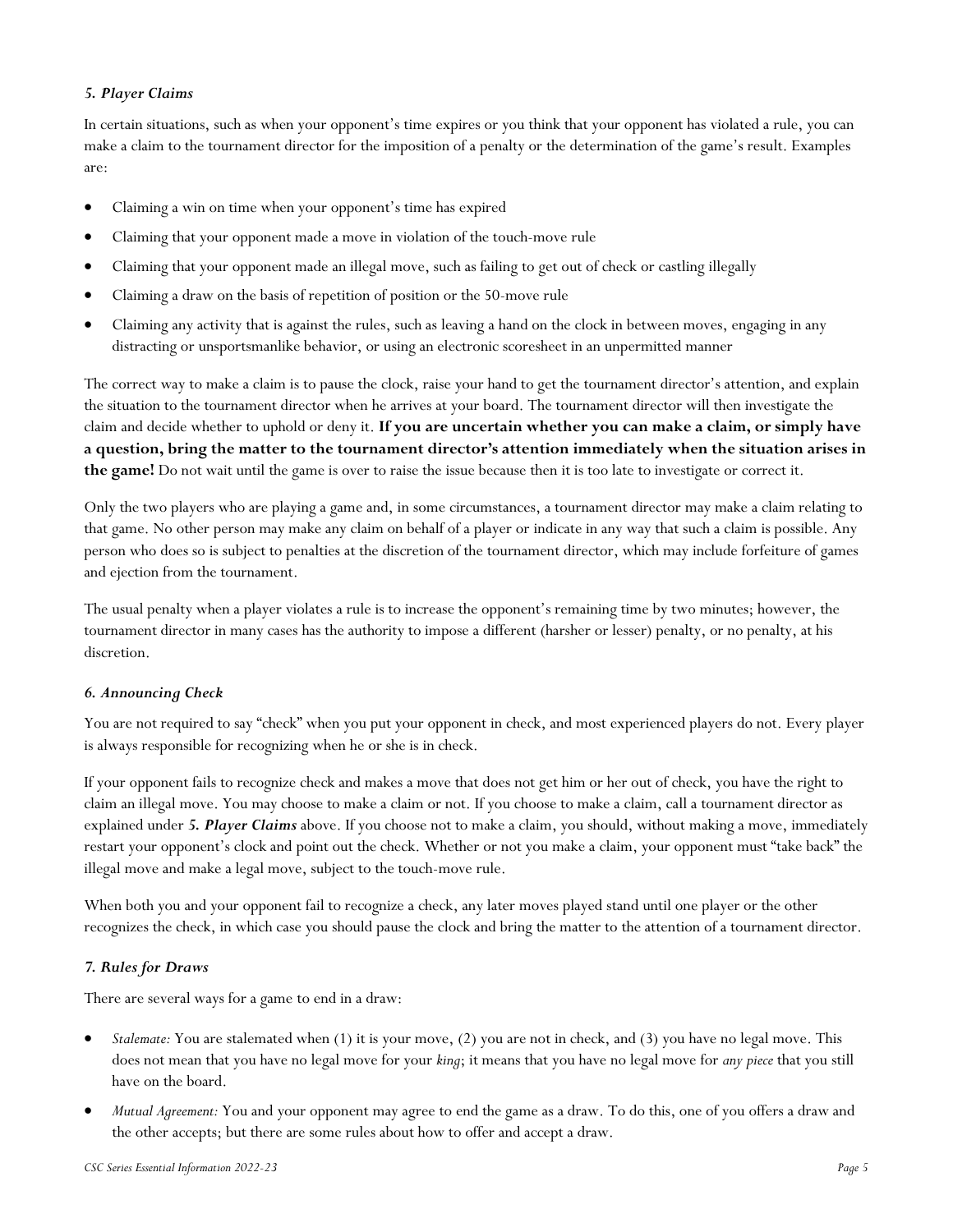- The correct time to offer a draw is after you move and before you press the clock.
	- o If you offer a draw after pressing the clock that is, when it is your opponent's move your opponent may accept or reject your offer, or simply to ignore it because you didn't offer it in accordance with the rules.
	- o If you offer a draw before making your move, your opponent has the right to have you move before deciding whether to accept or reject your draw offer. The draw offer stands until your opponent decides, regardless of what move you make, unless the move you play gives checkmate.
- If you offer a draw correctly, your opponent must accept or reject it before moving. If your opponent moves without verbally accepting or rejecting it, the act of moving constitutes a rejection.
- Once rejected, a draw offer is null. In this case either you or your opponent must make a new draw offer (on a different move) for the game to end as a draw by mutual agreement.
- Frequently offering draws that your opponent rejects is unsportsmanlike behavior.
- *Insufficient Mating Material:* The game is drawn if both players have insufficient mating material. In this case both you and your opponent have only a king, a king and a bishop, a king and a knight, or a king and two knights, and neither of you can force a checkmate.
- *Repetition of Position:* If the identical position occurs for the third time in a game, either you or your opponent may claim a draw. Two positions are identical only if all the *same pieces* occupy precisely the *same squares* and possess the *same rights* with the *same player* to move. "Rights" refers to the ability to castle or to capture *en passant*. The occurrences of the same position do not need to be consecutive or even close together.
	- The correct time to claim a draw by repetition of position is when it is your move and you have not yet moved. Pause the clock and get the tournament director. (If you and your opponent are in agreement that a third occurrence of the position exists or will exist when the next move is played, there is no need to involve the tournament director to rule on a claim. In effect, this is the same as drawing by mutual agreement.)
		- o If the third occurrence of the position will come about as a result of your next move, write your move down on your scoresheet but do not make it on the board. Writing the move on your scoresheet signals your intention to play that move.
		- o If the third occurrence of the position already exists as a result of the last move played by your opponent, you do not need to make any move. In this case do not write anything down on your scoresheet.
		- o If the tournament director confirms the claim, the game ends immediately as a draw; otherwise the game continues. The tournament director can and probably will impose a penalty for an improper claim.
	- When claiming a draw, you must be able to prove the repetition of position by:
		- o demonstrating a perpetual check, which is a situation where you can force the repetition of the same moves to keep your opponent in check; or
		- o demonstrating the occurrences from your scoresheet. If your scoresheet is incomplete or inaccurate so that the repetition of position cannot be demonstrated, your draw claim will not be upheld. You are not permitted to use your opponent's scoresheet to help prove your claim.
	- A claim for a draw by repetition of position must be made on the move when the third (or later) occurrence of the position actually happens. If, after any occurrence of the position, a move is made that alters the position, a repetition of position claim cannot be made unless and until the precisely identical position occurs yet again.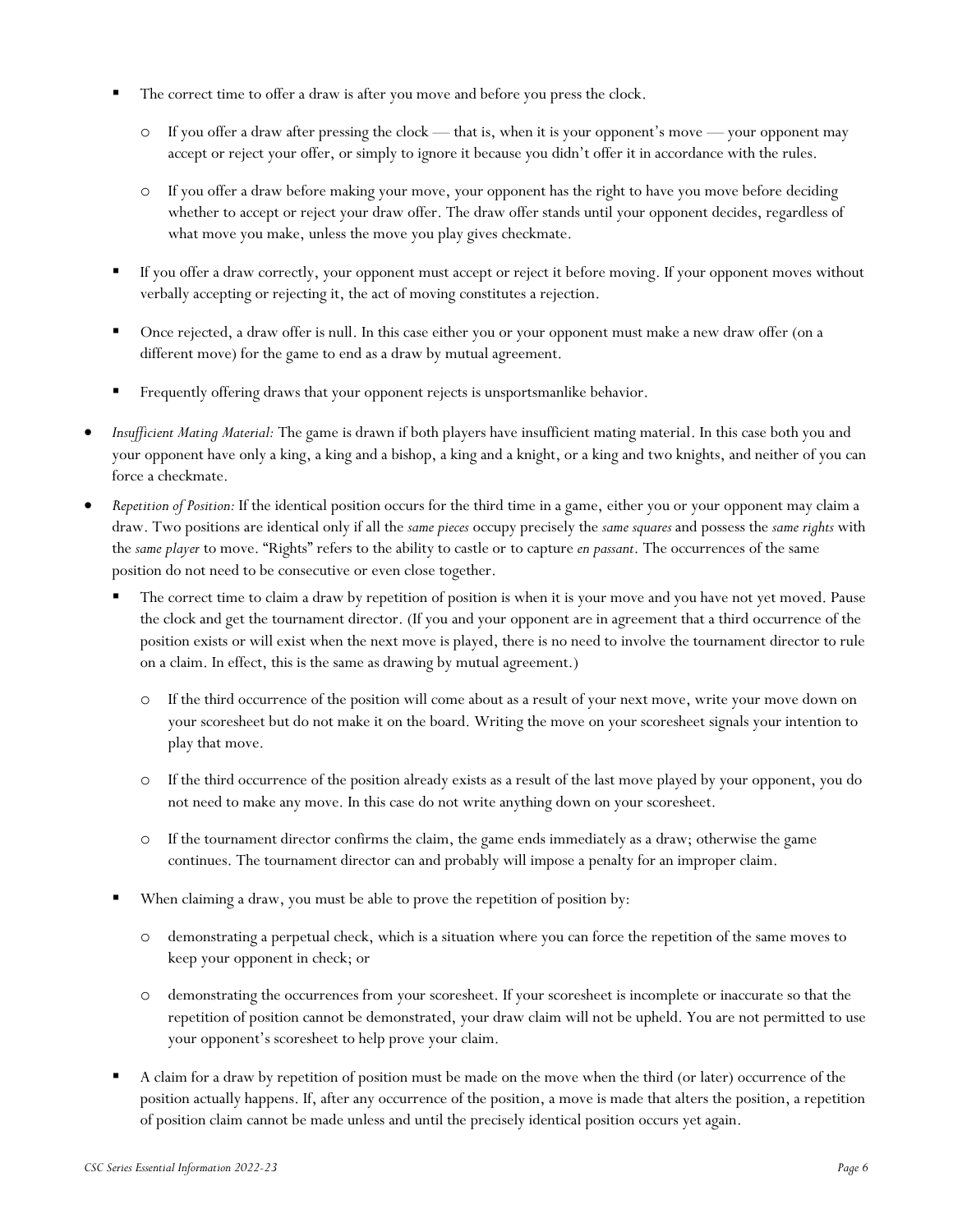• *50-Move Rule:* If both players make 50 consecutive moves without moving any pawn and without making any capture, then either player may claim that the game is a draw unless the last move played resulted in checkmate. This series of 50 moves can begin at any point during the game, but if any capture or pawn move occurs, the 50-move count must begin all over again from that move. To claim a draw on the basis of the 50-move rule, you must either have a reasonably complete scoresheet or agree with your opponent on a third party (such as a tournament director) to count moves while you and your opponent continue the game.

## *8. Forfeits*

Players who do not arrive until after play has started in round 1 will forfeit that round. These late-arriving players will be withdrawn from the tournament unless they notify the tournament director that they are present before round 2 pairings are generated.

Starting with the second round and for the remainder of the tournament, players who did not request a bye for a given round and do not appear at their assigned board for that round before half of their time for the time control (15 minutes) has elapsed shall forfeit that game and be withdrawn from the tournament. A player who abandons a game in progress likewise forfeits. A player is considered to have abandoned a game if he or she (1) began the game by making one or more moves, (2) left the board and did not return for the duration of the round, and (3) did not resign or accept a draw offer before leaving the board. Any player withdrawn from the tournament because of a forfeit may ask the chief tournament director for readmission, but it is entirely at the chief tournament director's discretion whether to readmit him or her.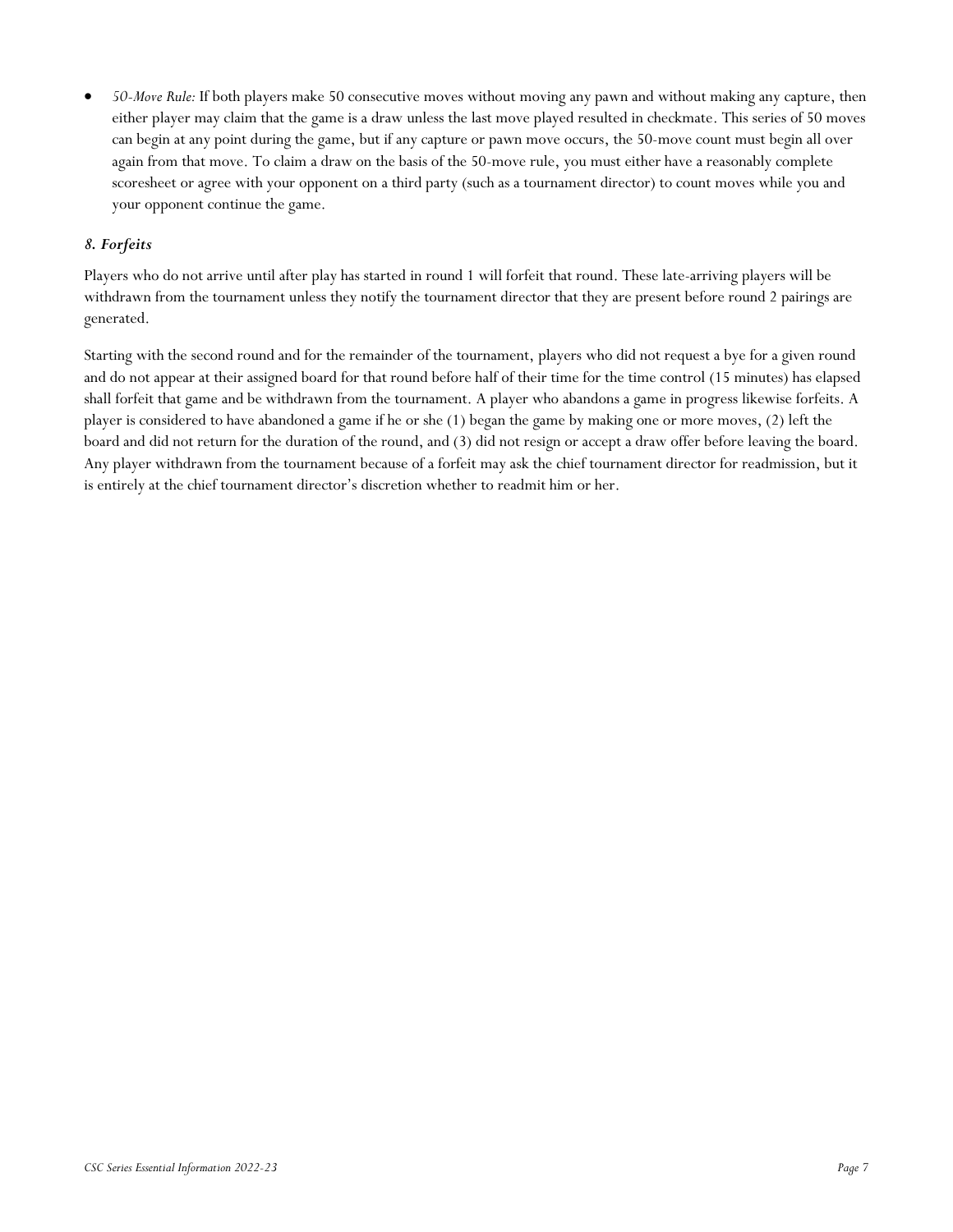## **Part III: Chess Notation**

Chess notation is a system for recording the moves of a game. The official system now in use, *algebraic notation*, is described here. We strongly encourage players new to tournament chess to become familiar with notation by recording a few games before playing in their first tournament. However, such players should not be unduly concerned: while notation is required, *perfect* notation is not. Everyone makes mistakes and even very experienced players can forget to write down some moves. If you forget to write down one or more moves, just skip a line on your scoresheet and carry on from where you are in the game. You may borrow your opponent's scoresheet during or after the game to correct your own scoresheet. Recording your games so that you can replay and analyze them is one the best ways to improve as a player.

- 1. Squares are identified using the files and ranks as coordinates.
	- a. The files are the rows of squares that run from one player to the other (or, in a diagram, "up and down" the board); they are labeled "a" through "h." The ranks are the rows of squares that run across the board from left to right; they are numbered 1 through 8. Each square is identified by its file and rank: a6, d4, etc., with the file letter always preceding the rank number. *Files are always identified by small (lower case) letters. Thus "b" designates only the b file.*
	- b. The white pieces are set up on the side of the board where the files run from a on the left to h on the right, and the ranks run from 1 (closest) to 8 (farthest away).
	- c. From the point of view of the person playing black, the black pieces are set up on the side of the board where the files run from h on the left to a on the right, and the ranks run from 8 (closest) to 1 (farthest away).



- 2. Pieces are identified by letters:  $K =$  king,  $Q =$  queen,  $R =$  rook,  $B =$  bishop,  $N =$  knight. No letter is used for pawns. *Pieces are always identified by capital (upper case) letters. Thus "B" designates only a bishop.*
- 3. Moves that do not involve capturing a piece are recorded as follows:
	- a. For pieces other than pawns, moves are recorded by identifying the piece being moved and its destination square. For example, Nf3 means that a knight moved to square f3.
	- b. For pawns, only the destination square is recorded. For example, e4 means that a pawn moved to square e4.
- 4. Moves that involve capturing a piece are recorded with an "x" inserted before the destination square. The "x" signifies a capture.
	- a. For pieces other than pawns, captures are recorded by identifying the piece being moved followed by an "x" and its destination square. For example, Nxf3 means that a knight moved to square f3, capturing a piece that was located there.
	- b. For pawns, captures are recorded by identifying the file that the pawn moved from followed by an "x" and its destination square. For example, exf6 means that a pawn moved from the e file to square f6, capturing a piece that was located there.
- 5. If two pieces of the same type can move to the same square, either the rank or the file that the piece moved from is indicated in order to make it clear which piece was moved. For example, when a rook is on a1 and another rook is on f1, and they can both move to e1, the move is recorded as Rae1 if the a1 rook was moved, and as Rfe1 if the f1 rook was moved. Similarly if a knight is on f3 and another knight is on f5, either knight can capture a piece on d4, so the capture is recorded as either N3xd4 or N5xd4.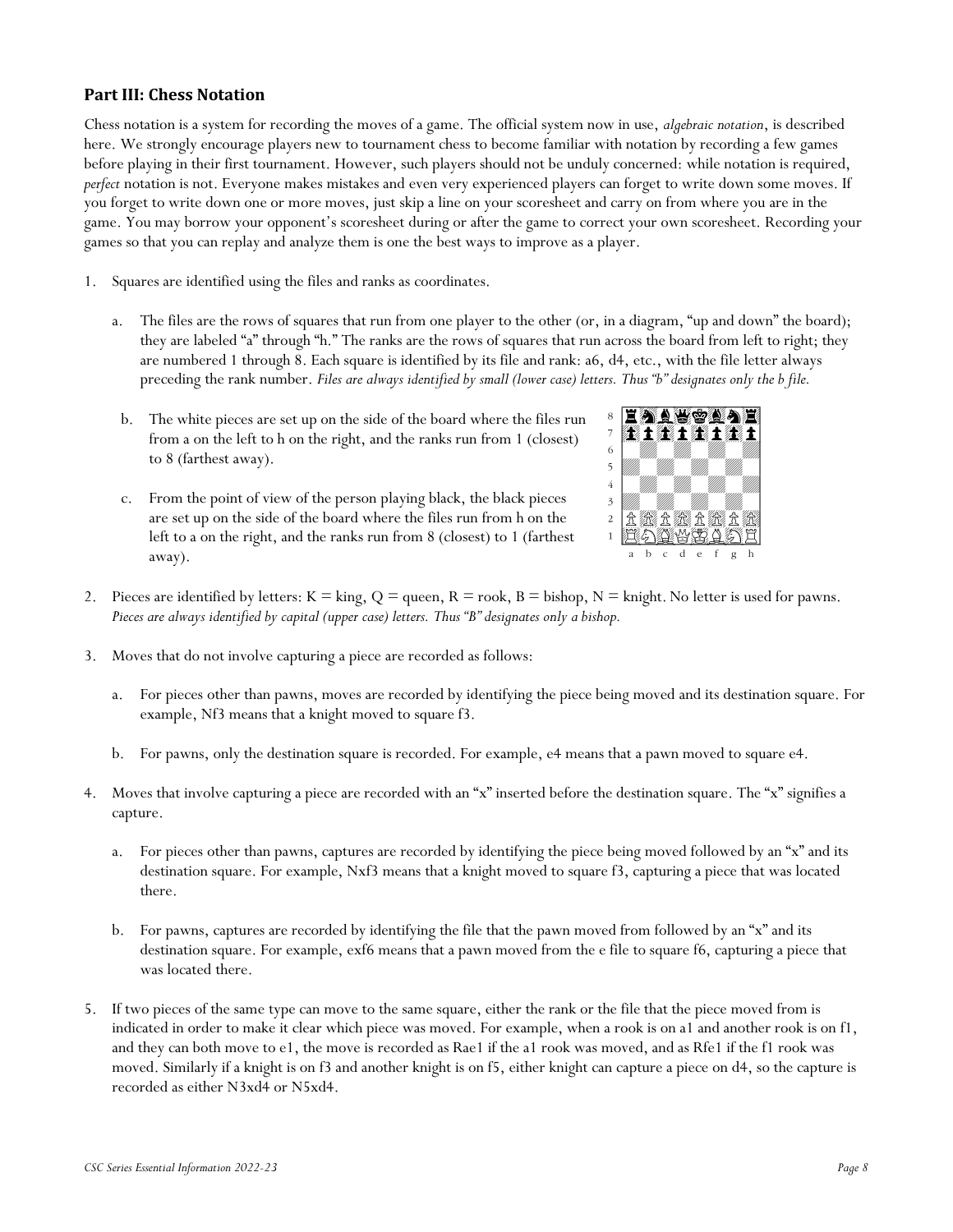- 6. Special moves are noted as follows:
	- a. Check is indicated by "+" written at the end of the move, double check by "++", and checkmate by a "#"; for example, Qa4+, Nh3++, Rd8#.
	- b. Castling is written as 0-0 when it is done on the kingside (the kingside of the board is files e through h) and as 0-0-0 when it is done on the queenside (the queenside is files a through d). A convenient way to remember these codes is that the number of zeroes corresponds to the number of squares that the rook moves when castling: two squares on the kingside and three on the queenside.
	- c. *En passant* capture is recorded just as any other pawn capture is; for example, when a pawn on the e file moves to f6 and in the process captures a pawn that was on f5, the move is written "exf6." The move record indicates the capturing pawn's destination square, not the square occupied by the pawn that was captured.
	- d. Pawn promotion is written as any normal pawn move followed by "=" and the letter for the piece that replaces the pawn. For example, b8=Q indicates that a pawn was moved from b7 to b8 and promoted to a queen, while exf8=N indicates that a pawn on the e file captured a piece on f8 and was promoted to a knight. When the promotion results in check, double check, or checkmate, then  $+, ++,$  or  $#$  is added at the end of the move as applicable.
- 7. A complete move record comprises a move by white, always written in the left column, and a move by black, always written in the right column. Conventionally these move pairs are numbered, but the numbers are for convenience of reference and are not required for the game record. (On printed scoresheets, the move numbers are pre-printed, so players do not need to write them.) This example illustrates:

|            | White (left column) Black (right column) |
|------------|------------------------------------------|
| 1. e4      | e5                                       |
| 2. Nf3     | Nc <sub>6</sub>                          |
| 3. Bb5     | a3                                       |
| and so on. |                                          |

- 8. To distinguish moves played by black from moves played by white when the moves are not presented in columns, it is conventional to use an *ellipsis* ("…") to designate moves played by black. Therefore, when an ellipsis precedes a move, it signifies that that the move was played by black and not by white. For example: "Bb4" can mean only that white moved a bishop to b4, while "… Bb4" can mean only that black moved a bishop to b4.
- 9. Only particular things can be recorded on a scoresheet, as detailed below.
	- a. The scoresheet may show identifying information, including some or all of these items: the players' names by color, ratings, and pairing number; the event name, date, section, round, board, and time control; and the opening played.
	- b. While the game is being played, the players record only the moves played (by white and black), and optionally any or all of the following: the move numbers if these are not preprinted on the scoresheet, notations of time elapsed or remaining, and draw offers (designated by "=" written after the move when the offer is made). Players are not permitted to record any other comments or notations of any kind on the scoresheet.
	- c. When the game is over, the players may complete the scoresheet by recording the result and filling in missing information. It is not uncommon that each player also signs the other player's scoresheet.
- 10. When *either player* has five minutes or less of time remaining, *both players* are excused from recording further moves.
- 11. All scoresheets used in a tournament are the property of the organizer of that tournament, who may choose to collect them or not. Sometimes the organizer specifies a particular scoresheet form that must be used in the tournament.